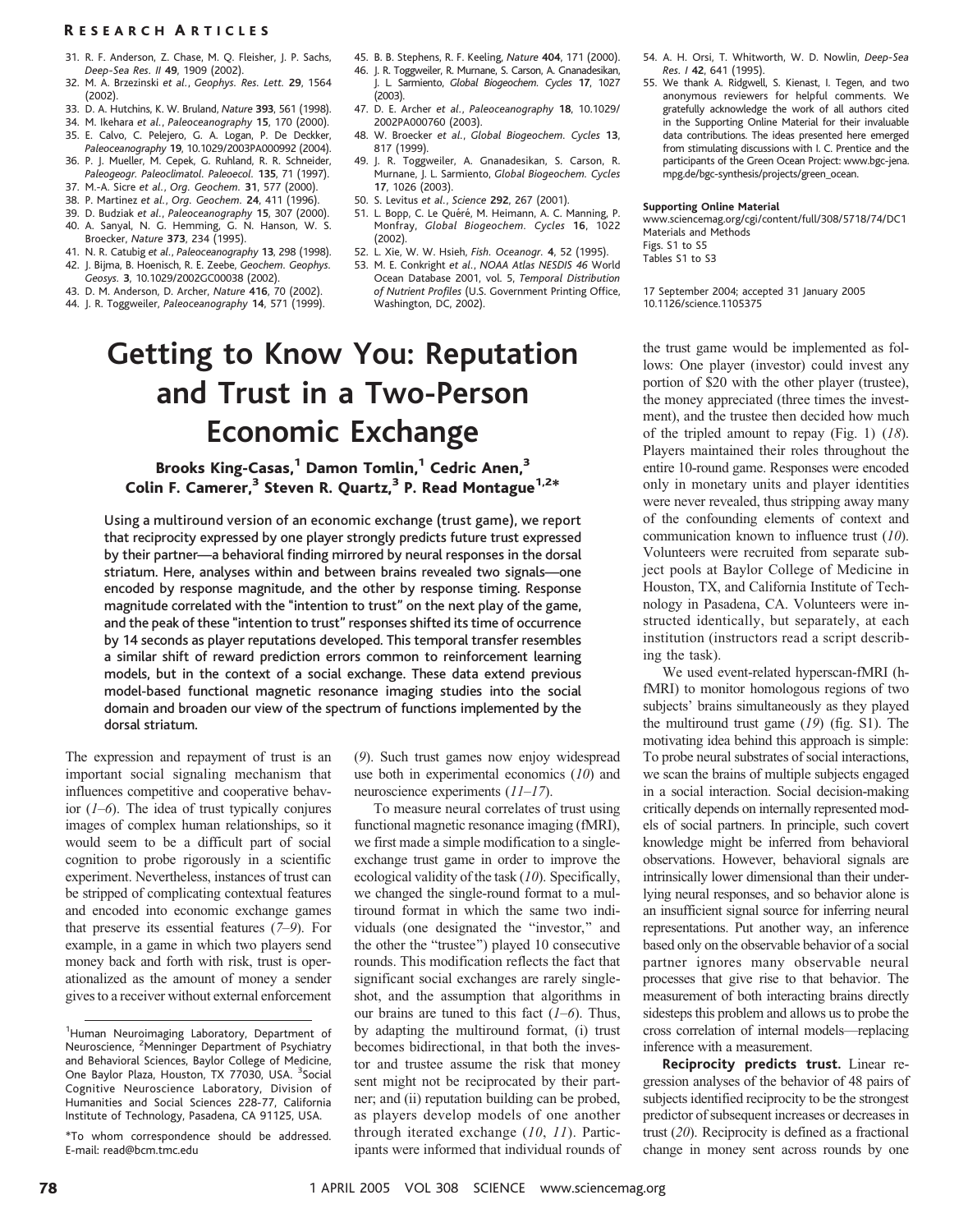Fig. 1. Timeline for the two-person trust game. Trust experiments were carried out in 48 pairs of subjects. Each pair of subjects completed 10 consecutive trust exchanges. Each exchange began with a screen that indicated the beginning of the round, followed by a cue to invest. The investor then entrusted the trustee with any amount between 0 and 20 monetary units. During this first free response period, the trustee saw a blank screen for 8 s after the investor's deci-



sion was submitted. The investment was revealed to both players simultaneously. Amounts kept and given were represented both graphically (by a bar graph) and numerically. After the investor's decision was revealed, the trustee was then prompted to split three times the invested amount in any proportion between themselves and the investor. Eight seconds after the trustee repayment decision was submitted, the repayment was revealed to both players in the same graphical and numerical fashion. After another 8 s delay, the totals for the round were revealed using the same method. Rounds were separated by a variable 12- to 42-s interval. Except for the periods of free response, both players viewed the same visual stimuli simultaneously.

Fig. 2. Correlates of reciprocity in a multiround economic exchange. (A) Behavioral summary. Mean  $\pm$  SE of investor  $(\Delta l,$  red) and trustee  $(\Delta R,$ black) behavior of rounds contributing to benevolent ( $n =$ 125), neutral  $(n = 134)$ , and malevolent ( $n = 125$ ) investor reciprocity categories. In each round j, investor reciprocity was defined as  $r_j = \Delta l_j$  –  $\Delta R_{j-\,1}^{\phantom i}$ ; that is, the difference between the current change in payment  $\Delta I_j$  by the investor in response to the previous change in repayment  $\Delta R_{i-1}$ by the trustee. In the case of benevolent reciprocity, investors are being generous (sending more) in response to a defection by the trustee (decrease in repayment). Likewise, in the case of malevolent reciprocity, the investor repays the trustee's generosity (increase in previous repayment) with a breach of trust (20). (B) Response of trustee brain to



investor reciprocity. A general linear model analysis identified four regions in the trustee brain that showed responses that were greater for the revelation of malevolent and benevolent investor reciprocity than for neutral reciprocity (21). Only one region, the head of the caudate nucleus, showed a response that was greater for benevolent relative to malevolent reciprocity (statistical parametric map shown alongside pseudo-color legend). No re-

player in response to a fractional change in money sent by their partner. This definition is simply an operationalized version of tit-for-tat, that is, a repayment in kind. Deviations from neutral reciprocity (perfect tit-for-tat) act as a strong social signal in the context of this game. In particular, strong deviation in investor reciprocity was the best predictor of changes in partner trust and became the primary focus of our analysis (20, 21). Investor reciprocity on round j was quantified as  $\Delta I_i - \Delta R_{i-1}$ , where  $\Delta I$  is the fractional change in investment from

round  $j - 1$  to j and  $\Delta R_{j-1}$  is the last fractional change repayment  $(R_{i-1} - R_{i-2})$ .

Forty-eight subject pairs were scanned in this study  $(21)$ , and we divided the exchanges into three approximately equal-sized groups: (i) benevolent reciprocity, (ii) neutral reciprocity, and (iii) malevolent reciprocity (22). These behavioral exchange data are summarized in Fig. 2A. For benevolent reciprocity, investors are actually being generous (sending more) in response to a defection by the trustee (decrease in repayment) (left panel). Con-

versely, for malevolent reciprocity, the investor repays the trustee's generosity with a reciprocity (two-tailed t test,  $P < 0.005$ ) (21).

tor reciprocity. (C) Region-of-interest analysis of head of caudate in trustee brain. Average activity 6 to 10 s after the investor's decision is revealed to trustee shows that the brain response to benevolent reciprocity was significantly greater from neutral (two-tailed t test,  $P < 0.05$ ) and malevolent

> breach of trust (right panel). Using a general linear model analysis, we first sought trustee brain regions whose blood oxygenation level–dependent (BOLD) response was greater for benevolent or malevolent investor reciprocity than for neutral investor reciprocity (21). This analysis identified four significant regions: inferior frontal sulcus, superior frontal sulcus, thalamus, and inferior/superior colliculli (23). These findings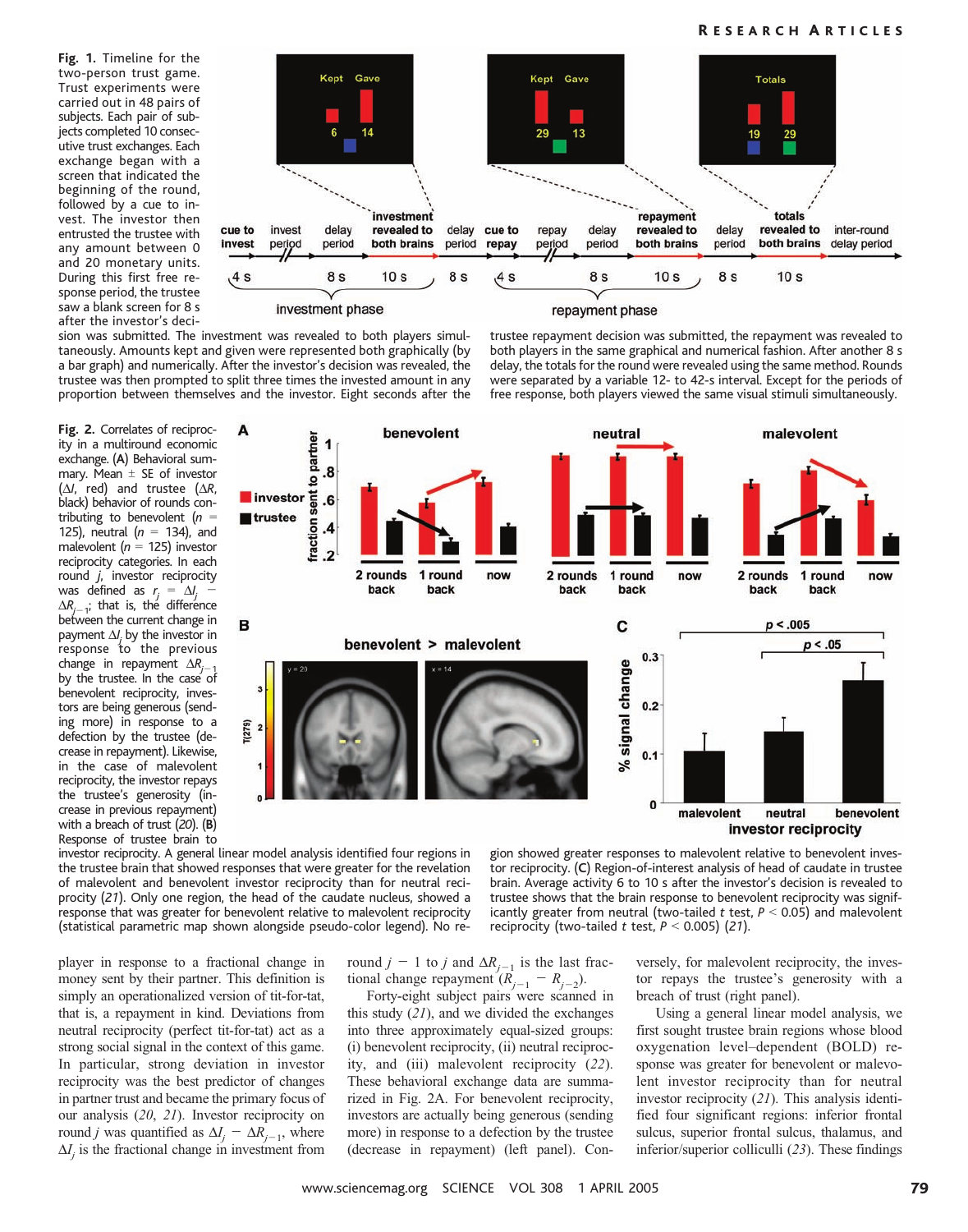are consistent with a surprise signal—an unsigned response to deviations in the expected behavior of one's partner. A second analysis, comparing BOLD response for benevolent reciprocity to BOLD response for malevolent reciprocity, identified significant differences only in the head of the caudate nucleus (Fig. 2, B and C): (i) BOLD response was greater for instances of benevolent reciprocity relative to malevolent and neutral reciprocity; and (ii) responses to malevolent reciprocity did not differ from those to neutral reciprocity. These voxels were subsequently subjected to a region-of-interest (ROI) analysis (21).

"Intention to trust" signals. We expected to find a hemodynamic response in this ROI that correlated with the trustee's next choice to repay, and we expected that such signals might show strong cross-brain correlations. The reason for this expectation derived from the fact that reciprocity expressed by the investor  $(\Delta I_i$  –  $\Delta R_{j-1}$ ) strongly predicted ( $r = 0.56$ ) future changes in trust (repayment,  $\Delta R_j$ ) by the trustee. For example, benevolent reciprocity by the investor is expected to generate the intention to increase repayment (trust) in the brain of the trustee. A similar intention to decrease trust (repayment) would be expected in the trustee brain following malevolent reciprocity by the investor. Some part of the investor's brain should anticipate the neural consequences of changes in their own reciprocity on the trustee's

Fig. 3. Correlograms of the ''intention to trust'' with activity in investor MCC and trustee ACC. (A) Regions of correlation. The "intention to trust" signal in the trustee caudate was correlated withinand between-brains with regions that responded strongly to basic behavioral events within each round: The middle cingulate cortex (MCC) of the investor was strongly active when the investor lodged a decision, and the anterior cingulate cortex (ACC) of the trustee was strongly activated when an investor's decision was revealed (21). (B) Correlograms of caudate, ACC, and MCC. The caudate signal between rounds of increased and decreased repayment isolated an ''intention to trust'' signal in trustees. Average "intention to trust" signal was correlated with aver-

B

brain; therefore, we also expected that such "intention to trust" signals would show strong cross-brain correlations. Indeed, they did.

Model building of partner: Cross-brain analysis. To carry out this analysis, we separated the hemodynamic responses in the caudate of the trustee brain into three groups according to whether their next repayment was larger, smaller, or the same as their last repayment. We were particularly interested in the net neural response to the intention to increase trust (repayment), because this act embodies risk on the part of the trustee and signals to the investor a degree of willingness to cooperate. We computed the net intent-totrust signal in the ROI of the trustee caudate as

 $H$ (increased repayment next round) –

 $H$ (decreased repayment next round)

where *H* represents the hemodynamic response. Using this difference signal in the trustee brain, we computed cross-brain correlations with the investor brain and sought regions with the largest correlations. We were particularly interested in how the cross-brain correlations might change as the task developed and the subjects built better models of one another. Consequently, changes in this signal were examined across early (3 and 4), middle (5 and 6), and late (7 and 8) rounds using crossbrain and within-brain correlational analysis. Figure 3 illustrates the cross-correlograms of

this signal with activity in two regions: the middle cingulate cortex (MCC) of investors and the anterior cingulate cortex (ACC) of trustees (21). The blue traces indicate that MCC activity in the investor brain and ACC activity in the trustee brain were most strongly correlated  $(r >$ 0.59) when the MCC signal was shifted forward in time by 14 s. The important point here is that the strongest cross-brain correlation did not shift significantly in time from early to late rounds; that is, neural responses in both brains to fiducial markers of the task did not change relative to each other. However, the peak of the cross-correlogram between investor MCC activity and the trustee ''intention to trust'' signal in the caudate showed a pronounced 14-s shift from early to late rounds (green traces). A similar finding resulted for the within-brain analysis of the trustee, using ACC activity and the same ''intention to trust'' signal in the caudate (red traces). These analyses show that a dramatic change in the relative timing of the measured BOLD signals was taking place either in the ''intention to trust'' signal of the trustee caudate or in both the trustee ACC and investor MCC. As shown in Fig. 4, the source of the shift is in the ''intention to trust'' signal of the trustee caudate.

Figure 4 shows the time traces of the hemodynamic responses in the head of the trustee caudate segregated according to future changes in trust (increases are shown in black,



age ACC signal of trustee and average MCC signal of investors during the investment phase of each round (21) and is plotted with different time shifts. Correlograms are shown for early (rounds 3 and 4) and late (rounds 7 and 8) periods of the game. Blue traces indicate that the strongest cross-brain correlation for responses to basic behavioral events of the game did not shift significantly in time from early rounds to late rounds. The peak of the crosscorrelogram between investor MCC activity and the trustee ''intention to trust'' signal in the caudate shows a pronounced 14-s shift from early to late rounds (green traces). A similar result is evident in the within-brain analysis of the trustee, using ACC activity and the same signal in the caudate (red traces).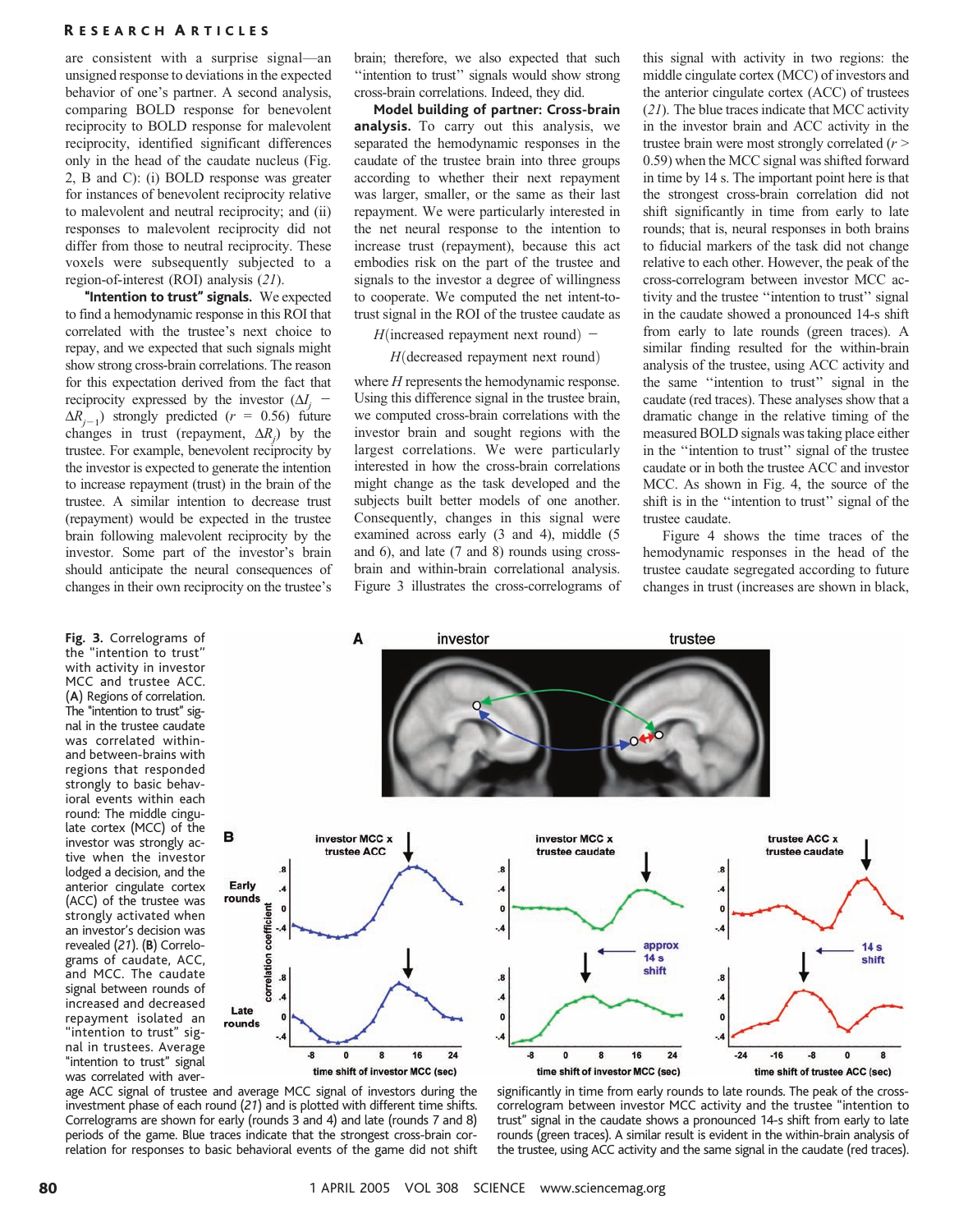decreases in red) (21). The amplitude and time effects associated with the 14-s time shift are shown in Fig. 4A and summarized in the bar graphs in Fig. 4B. In early rounds of the task (rounds 3 and 4), the peak of the response for intended increases in trust (i.e., an increase in next repayment) occurs after the investor's decision is revealed. In middle rounds (rounds 5 and 6), this response begins to drop back toward baseline and begins to grow at a time just before the revelation of the investor's decision. By late rounds (rounds 7 and 8), this peak is anticipatory and occurs before the revelation of the investor's decision. These data are consistent with a signal for intended increases in trust changing from being reactive to anticipatory and suggest that the trustee is building a model of the investor's likely next move. To test this model-building idea directly, we performed a separate version of the trust game and queried the trustees on each round about their expectation of the next investment.

Figure 5 illustrates the results of this additional experiment ( $n = 21$  pairs, behavior only). On each round, both the investor and trustee were simultaneously prompted. The investor was cued to make their investment and the trustee was cued to guess the investor's decision (Fig. 5A). Timings were otherwise kept the same. The results of these experiments are summarized as the fraction

A

signal change

Fig. 4. Neural correlates of reputation building in trustee brain. (A) ROI time series. An ROI analysis was performed on voxels identified by the contrast illustrated in Fig. 2B (21). We segregated hemodynamic responses in response to the revelation of the investment (time  $= 0$  s) according to the next decision made by the trustee (trustee's decision period begins at  $t = 22$  s). Hemodynamic amplitudes for future increases in trust ( $\Delta R >$ 5%; black trace) were greater  $(P < 0.05)$  than future decreases in trust  $(\Delta R < -5\%;$  red trace) in early rounds (top). As the game progressed (middle and bottom), the peak of this differentiated response underwent a temporal transfer from a time after the revelation of the investor's decision ( $t =$ 10 s; a reactive signal) to a time before this same revelation ( $t =$  $-4$  s; an anticipatory signal). Traces represent of highly accurate guesses (to within  $\pm$ \$1) by the trustee as a function of round. Notice that the increase in the trustee's accuracy across rounds parallels the time during which the temporal transfer of the neural signal correlated with future increases in trust.

**Discussion.** We used an anonymous trust game in conjunction with event-related fMRI to probe neural correlates of the expression and repayment of trust between interacting human subjects. Important social relationships are rarely a single expression of trust between two strangers; thus, we made the game multiround instead of one-shot. Specifically, we sought to examine trust in a context in which (i) trust was expressed by both partners in the relationship, and (ii) trust could change over time and with experience (25).

Using a multiround trust game and a large sample of subjects ( $n = 48$  pairs), we identified a social signal (reciprocity) expressed by the investor that strongly predicted changes in trust by the trustee. This social signal elicited two notable effects in the trustee brain: (i) brain regions whose activity correlated with large changes in reciprocity in a manner consistent with a surprise response; and (ii) a specific brain region, the head of the caudate nucleus, where the BOLD response was greater for benevolent reciprocity than for malevolent reciprocity. The strong relation between investor reciprocity and

subsequent changes in trustee repayment led us to probe the ''intention to trust'' in the caudate nucleus. Rounds were segregated on the basis of whether trustees subsequently increased or decreased their repayment, representing a signal of the ''intention to trust.'' Cross- and within-brain correlations of this intended-trust signal with neural responses to fiducial markers of the task (investment submitted and investment revealed) identified a remarkable temporal transfer of the "intention to trust" signal from a time just after the revelation of the investor's decision (a reactive signal) to a time just before this same revelation (an anticipatory signal). This shift suggested that the signal would correlate with the development of a model of the investor in the trustee's brain. To examine this latter possibility, we ran a separate behavioral experiment ( $n = 21$ ) pairs) to test the trustee's ability to accurately guess (to within  $\pm$ \$1) the decision by the investor. The error rate of these accurate guesses dropped over the same time period during which the temporal transfer of the future trust signal shifted from reactive to anticipatory. This observation is consistent with the interpretation that the observed signals in the trustee caudate reflect the development of a reputation for their partner.

Lastly, we address an important detail about the amplitude differences between the caudate response to impending increases (black traces, Fig. 4) and impending decreases in trust (red



subsamples of 144 rounds in which repayment increased or decreased  $\geq$ 5% (mean = 20; SD = 4.4). (B) ROI bar plot. The difference between the intention to increase trust [black trace of (A)] and the intention to decrease trust [red trace of (A)] is plotted for  $t = -4$  s and  $t = 10$  s. The 14-s temporal transfer from reactive to anticipatory is consistent with the development of a reputation for the investor within the trustee brain.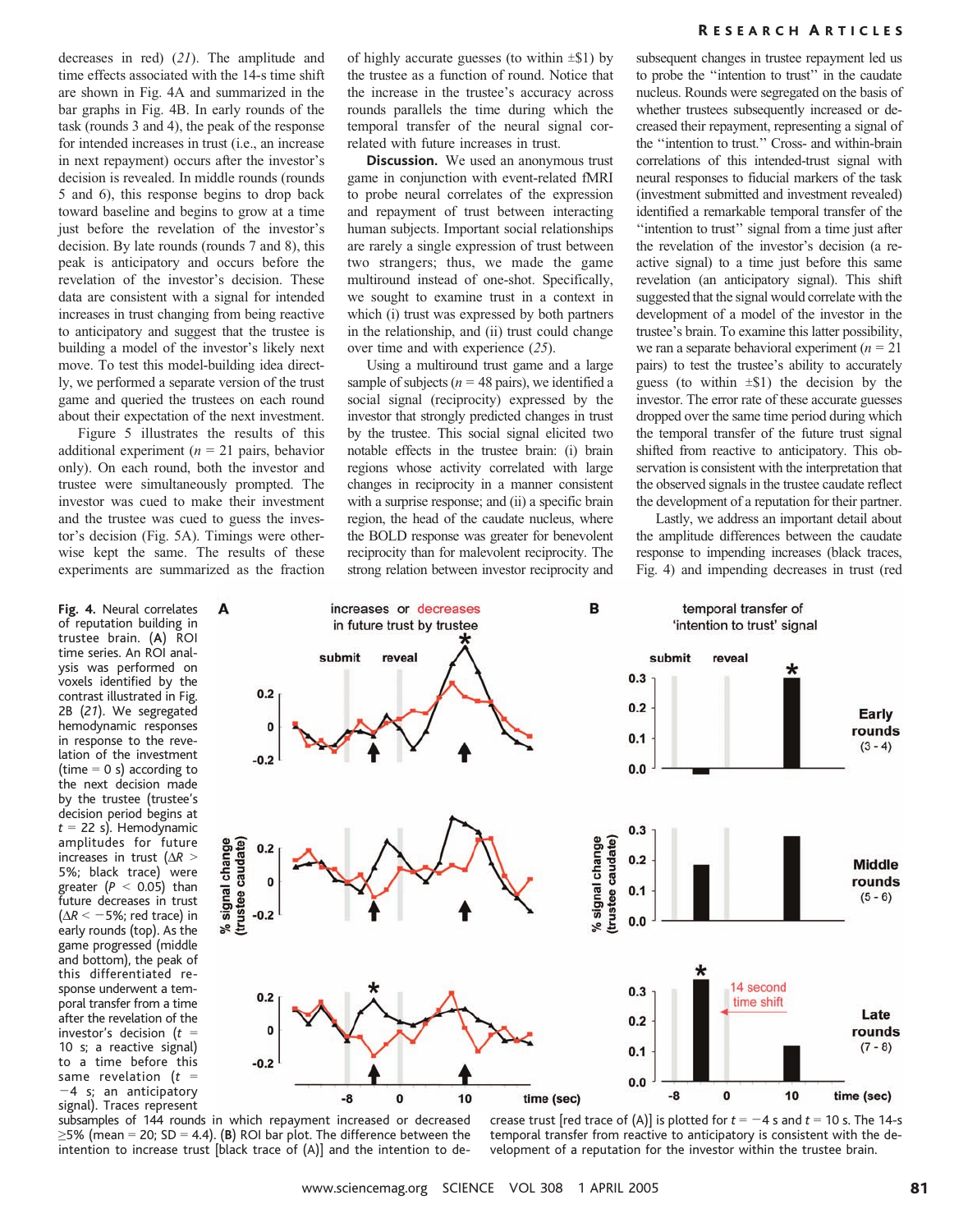traces, Fig. 4). One explanation, supported by the behavioral data, is that increases in trust  $(\Delta R)$  may have a greater effect on their partner's subsequent behavior  $(\Delta I)$  than decreases in trust. If this were the case, an efficient computational system would devote more computational steps, and hence more energy, to deciding the magnitude of an increase in trust relative to a decrease. In this particular version of the trust game, increases in trust by the trustee were correlated positively with changes in investment on the subsequent round by the investor  $(r = 0.27)$  (fig. S6A). This was not true for decreases in trust, where there was no such correlation  $(r = 0.00)$  (fig. S6B). The absence of predictive information associated with a decrease in trust suggests that no analogous energetic investment should be made.

Taken together, these results suggest that the head of the caudate nucleus receives or computes information about (i) the fairness of a social partner's decision and (ii) the intention to repay that decision with trust. In early rounds of the game, the ''intention to trust'' is evident only after an investment is revealed. With experience, this signal shifts to a time preceding the revelation of the investment. This finding is reminiscent of analogous shifts of reward prediction error signals from reinforcement learning (25–27) that have recently been identified by fMRI in human caudate and putamen (28–32) and are thought to involve outputs of midbrain dopaminergic systems. These prediction error signals were identified using simple conditioning experiments in which lights predict the future delivery of rewards (e.g., squirt of juice or delivery of monetary return) (33, 34). The scheme is simple: An initially neutral light is flashed; it causes no change in dopaminergic activity, but the later (surprising) arrival of

Fig. 5. Model building by trustee brain In a separate anonymous trust game  $(n =$ 21 pairs), trustees were queried to ''guess the amount invested'' just before the revelation of the investor's payment decision to both brains; otherwise, the task was identical to that of the original game ( $n = 48$  pairs) from which scanning data were derived. (A) Timeline for queries to each player (investor and trustee). During the investment phase of the exchange, the trustees were prompted to guess the investor's decision. The trustee response to this query was not revealed to the investor. (B) Model building—highly accurate guesses by trustee of investor's next payment. A juice causes a burst of activity in the dopamine neurons. Repeated pairing of light followed at a consistent time later by juice causes two dramatic changes: (i) The response to juice delivery drops back to baseline and (ii) a burst response occurs just after the light is flashed. This temporal transfer of the burst response to the light is thought to represent the future value predicted by the light. The simplicity of these experiments is somewhat beguiling.

The temporal transfer in the conditioning experiments is directly analogous to the temporal shift that we observe in the trustee brain as they build a model of the investor's response, but framed in the context of a social exchange. In the trustee brain, the analog to the light is the cue for the social partner to invest, and the ''social juice'' is change in investment. We know that positive changes in investment correlate with subsequent positive changes in repayment; a correlation that grows over the rounds of the task (fig. S5). Early in the exchange, the trustee's intention to increase trust occurs after revelation of the investor's decision to increase investment (Fig. 4A and fig. S5); that is, the increased investment is surprising. The intention to increase repayment therefore follows this revelation. As the game proceeds, this ''intention to trust'' response transfers to a time before the revelation of the investor decision to increase investment. The only open issue for this speculation is why the signal transferred to this particular time. There are several consistent predictors of the revelation of the investor's decision, but the signal backed up in time to occur just before this. This social prediction error interpretation is provocative and consistent but leaves this important question unanswered. The more general hypothesis is that the dopaminergic system can be used to



highly accurate guess was defined as  $\pm 1$  monetary unit from the actual investment ( $\pm 5$ %). These data show that a model of the investor's next move is available to the trustee by the middle to late rounds of the exchange and is not available in the early rounds.

establish more complex goal states (''rewards'') and make more complex predictions through connections from prefrontal cortex onto midbrain and other subcortical structures (35).

It is possible that similar economic exchange tasks could be used to explore social processing deficits in a variety of neuropsychiatric disorders. These include populations that have faulty or missing capacities for building correct models of others (e.g., schizophrenia or autism spectrum disorders) (36, 37), as well as individuals who misattribute motivations and intentions to others (e.g., borderline personality disorder) (38).

#### References and Notes

- 1. R. L. Trivers, Q. Rev. Biol. 46, 35 (1971).
- 2. R. Axelrod, W. Hamilton, Science 211, 1390 (1981).
- 3. J. S. Coleman, in Foundations of Social Theory (Harvard Univ. Press, Cambridge, MA, 1990), pp. 177–179.
- 4. H. Rachlin, Behav. Brain Sci. 25, 239 (2002).
- 5. R. Adolphs, Nat. Rev. Neurosci. 4, 165 (2003).
- 6. E. Fehr, U. Fischbacher, Nature 425, 785 (2003).
- 7. C. Camerer, K. Weigelt, Econometrica 56, 1 (1988). 8. E. Fehr, G. Kirchsteiger, A. Riedl, Q. J. Econ. 108, 437
- (1993).
- 9. J. Berg, J. Dickhaut, K. McCabe, Games Econ. Behav. 10, 122 (1995).
- 10. C. Camerer, Behavioral Game Theory: Experiments in Strategic Interaction (Princeton Univ. Press, Princeton, NJ, 2003), pp. 60–62.
- 11. K. McCabe, D. Houser, L. Ryan, V. Smith, T. Trouard, Proc. Natl. Acad. Sci. U.S.A. 98, 11832 (2001).
- 12. D. J. de Quervain et al., Science 305, 1254 (2004). 13. J. Decetey, P. L. Jackson, J. A. Sommerville, T. Chaminade,
- A. N. Meltzoff, Neuroimage 23, 744 (2004). 14. N. I. Eisenberger, M. D. Lieberman, K. D. Williams,
- Science 302, 290 (2003).
- 15. P. Glimcher, A. Rustichini, Science 306, 447 (2004).
- 16. J. Rilling et al., Neuron 35, 395 (2002).
- 17. A. G. Sanfey, J. K. Rilling, J. A. Aronson, L. E. Nystrom, J. D. Cohen, Science 300, 1755 (2003).
- 18. ''\$20'' refers to 20 monetary units (MU). Subject payment at the end of the experiment varied between \$20 and \$40, depending on the number of MU the subject accumulated over 10 rounds. Payment schedule was as follows: <68 MU = \$20, 68 to 133 MU = \$25, 134 to 200 MU = \$30, 201 to 300 MU = \$35, and  $>$ 300 MU = \$40. Before the game, participants were informed that they would receive between \$20 and \$40, scaled by their performance. However, they had no knowledge of the step payoff function until the game was completed. Notice that the perfectly selfish Nash equilibrium strategy (in which the investor keeps all \$20 each round) results in 200 MU; no subject adopted this strategy.
- 19. P. R. Montague et al., Neuroimage 16, 1159 (2002).
- 20. Investments (I) and repayments (R) were scaled by the amount available to be sent (\$20 for I; three times the amount invested for R). See fig. S2 for a description of investments and repayments over the course of the game. Linear regressions identified significant predictors of change in trust for investors  $(\Delta\prime_j)$  and trustees ( $\Delta R_j$ ). Three predictors of  $\Delta l_j$  were examined: (i) previous repayment (R<sub>j-1</sub>: r = 0.02), (ii) change in re-<br>payment (ΔR<sub>j-1</sub>: r = 0.10), and (iii) previous trustee<br>reciprocity (ΔR<sub>j-1</sub> - Δ/<sub>j-1</sub>: r = 0.31). Three predictors of  $\Delta R_j$  were examined: (i) previous investment ( $l_j$ :  $r =$ 0.10), (ii) change in investment  $(\Delta f, r = 0.26)$ , and (iii)<br>previous investor reciprocity  $(\Delta f, r = 0.86)$ , and (iii) Thus, reciprocity was a stronger predictor than either amount previously sent  $(l_j \text{ or } R_{j-1})$  or change in amount previously sent  $(\Delta l_j \text{ or } \Delta R_{j-1})$ . However, it is noteworthy that reciprocity expressed by the investor  $(r = 0.56)$  was more strongly related to change in trust than reciprocity expressed by the trustee  $(r = 0.26)$ . This difference is likely accounted for by an asymmetry in the structure of the exchange: In each round, the investor can accumulate money (\$20 endowment) without the cooperation of the trustee,